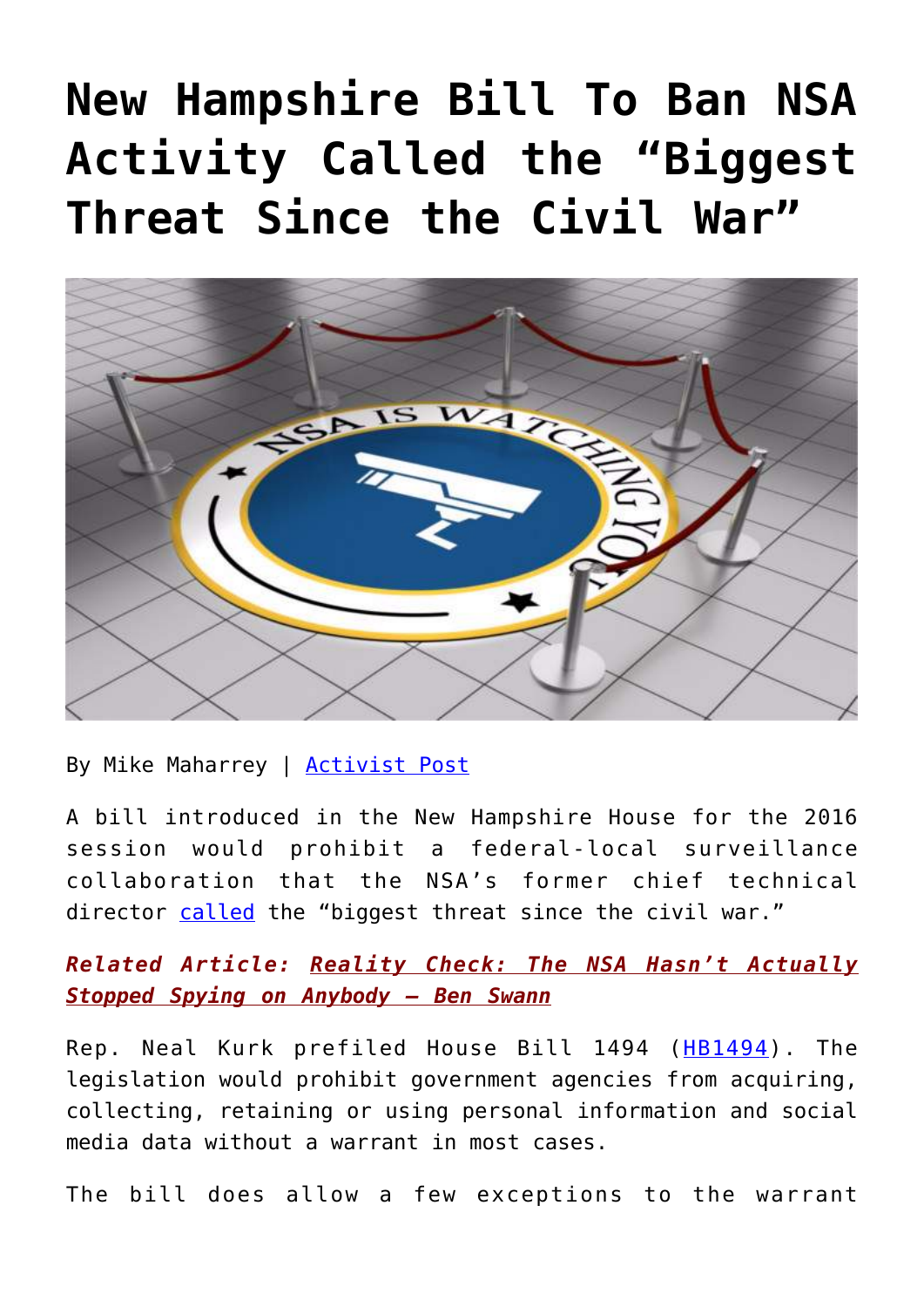requirement. Governments can collect personal information with the express written permission of the owner, pursuant to a judicially recognized exception to the warrant requirement or in some emergency situations.

HB1494 broadly defines "personal information."

A person's name; date or place of birth; social security number; address; employment history; credit history; financial information; account numbers; cellular telephone, voice over internet protocol or landline telephone numbers; biometric identifiers, including fingerprints, facial photographs or images, retinal scans, DNA/RNA or other identifying data unique to that individual; or one or more pieces of information that, when considered together or in the context of the information that is presented or gathered, are sufficient to specify a unique individual.

HB1494 includes criminal penalties. In other words, law enforcement agents collecting information in violation of the law would be subject to arrest.

### *Related Article: [The NSA Will Stop Collecting Your Phone](https://consciouslifenews.com/the-nsa-will-stop-collecting-your-phone-metadata/11103361/) [Metadata!](https://consciouslifenews.com/the-nsa-will-stop-collecting-your-phone-metadata/11103361/)*

The legislation does contain a qualification that seems rather broad. It allows information collection "if required by a government pursuant to state or federal law, provided that such information is requested of and supplied by an information and service provider for named individuals only or, in the case of employees and/or contractors of an information and service provider, for all of its employees and/or contractors." It remains unclear exactly how much latitude this would give law enforcement agencies to gather data on individuals without a warrant.

Even with this loophole, HB1494 would still bar state and local law enforcement agencies in New Hampshire from "acquiring" any information or data gathered through mass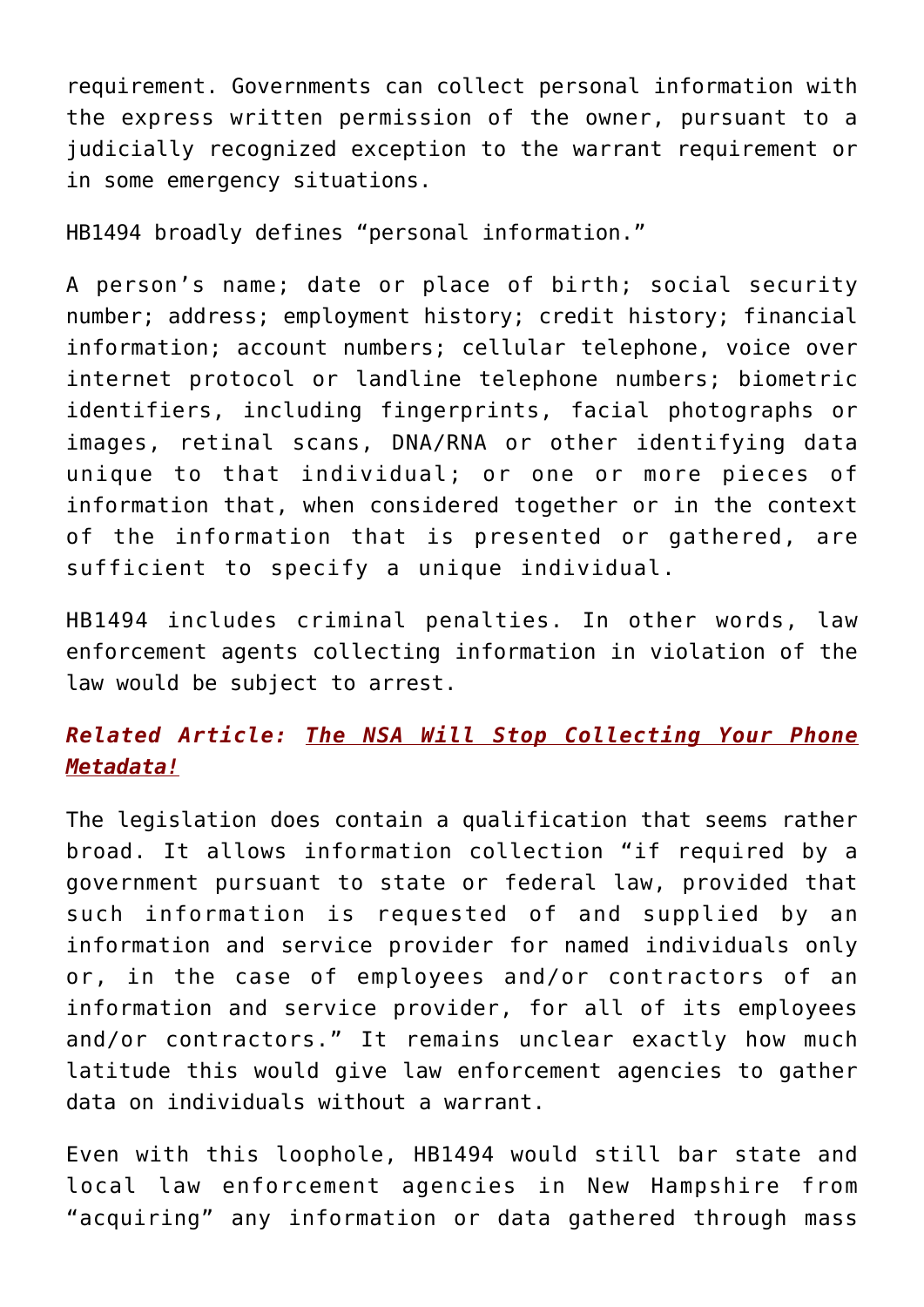surveillance – including information shared by federal agencies.

#### **EFFECT ON FEDERAL DATA SHARING**

Even though the bill does not directly address data gathered by federal agencies, prohibiting state and local law enforcement from obtaining data gathered through mass surveillance would effectively end a practical effect of NSA spying.

NSA collects, stores, and analyzes data on countless millions of people without a warrant, without even the mere suspicion of criminal activity. The NSA also tracks the physical location of people through their cellphones. In late 2013, [the](https://www.washingtonpost.com/world/national-security/nsa-tracking-cellphone-locations-worldwide-snowden-documents-show/2013/12/04/5492873a-5cf2-11e3-bc56-c6ca94801fac_story.html) [Washington Post reported](https://www.washingtonpost.com/world/national-security/nsa-tracking-cellphone-locations-worldwide-snowden-documents-show/2013/12/04/5492873a-5cf2-11e3-bc56-c6ca94801fac_story.html) that NSA is "gathering nearly 5 billion records a day on the whereabouts of cellphones around the world." This includes location data on "tens of millions" of Americans each year – without a warrant.

Through fusion centers, state and local law enforcement [act as](https://ise.gov/national-network-state-and-major-urban-area-fusion-centers) [information recipients](https://ise.gov/national-network-state-and-major-urban-area-fusion-centers) from various federal departments under Information Sharing Environment (ISE). ISE partners include the Office of [Director of National Intelligence,](https://www.dni.gov/index.php) which is an umbrella covering 17 federal agencies and organizations, including the NSA. State and local law enforcement share data up the chain with the feds.

The NSA expressly shares warrantless data with state and local law enforcement through a super-secret DEA unit known as the Special Operations Division (SOD). That information is being used for criminal prosecutions.

A [Reuters report](https://www.reuters.com/article/2013/08/05/us-dea-sod-idUSBRE97409R20130805) last fall showed that most of this shared data has absolutely nothing to do with national security issues. Most of it involves routine criminal investigations. This data sharing shoves a dagger into the heart of the Fourth Amendment.